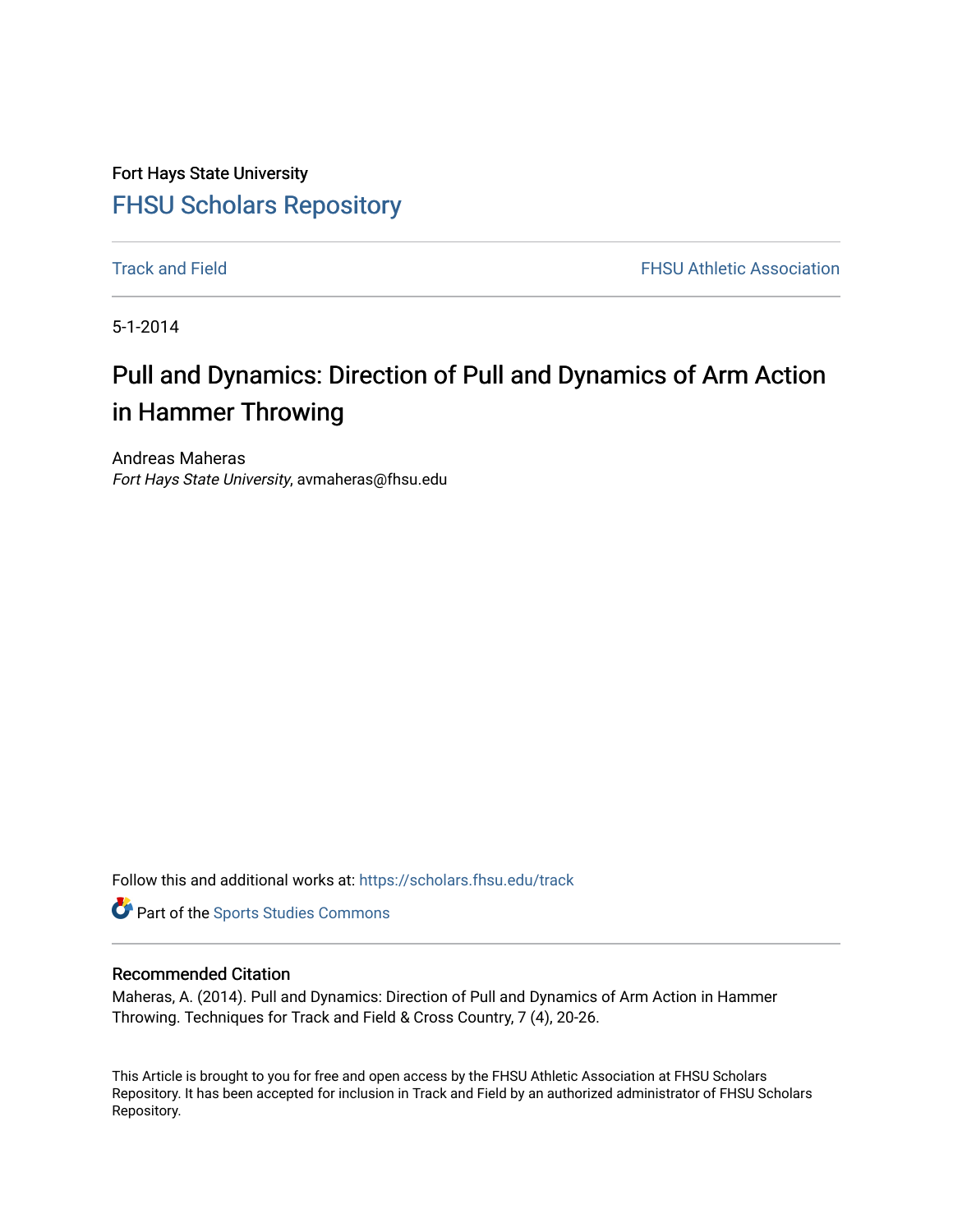# ■ **ull and Dynamics**

DIRECTION OF PULL AND DYNAMICS OF ARM ACTION IN HAMMER THROWING **ANDREAS V. MAHERAS, PH.D.** 

uring the course of a hammer throw, a thrower winds the implement a couple or three times around the body while maintaining ground contact with both feet. Subsequently the athlete executes three or four rums where the whole body rotates with the hammer by alternating between double and single support. The speed at the time of release will dramatically affect the distance thrown with the angle of release also playing a role at that Instance. It is imperative for the practitioner to understand the various factors that will positively affect the hammer velocity during the course of a throw.

#### **FORCES ACTING ON THE HAMMER**

Ignoring air resistance. two forces will act on the hammer during the course of a throw (figure 1). Those are: the weight of the hammer  $(W)$  and the wire pull  $(WP)$ . These two forces can each be analyzed into a tangential (WT, WPT) and a perpendicular force (WPE, WPPE). The perpendicular forces will affect the direction of motion of the hammer, that is, the eventual curvature of the hammer path as well as the tilt of the plane of motion.Those two forces (WPE and WPPE) will not affect the velocity of the hammer.

The forces that will determine the velocity of the hammer are the tangential forces (WT and WPT). The tangential force of the weight will tend to increase the velocity of the hammer between the high point and the low point of its orbit. As the hammer ascends between the low and the high point, that force will tend to decrease the hammer velocity.The tangential force of the wire pull will depend on two factors: a) the size of the force exerted by the thrower on the wire itself and, b) the direction along which the wire is pulled in relation to the center of rotation of the hammer. If the thrower pulls ahead of the center of rotation, the velocity will tend to increase.If pulling behind, the velocity will tend to decrease. Therefore, the velocity of the hammer will fluctuate depending on whether the sum of the WT and the WPT points in the same or the opposite direction to the direction of the hammer.In comparing the two tangential forces, that of the wire pull is the one that is mostly responsible for the changes in hammer velocity. Dapena (1984) found that the maximum wire pull was about eight times greater than the maximum tangential force due to wire pull, which indicated that most of the force exerted by the athlete on the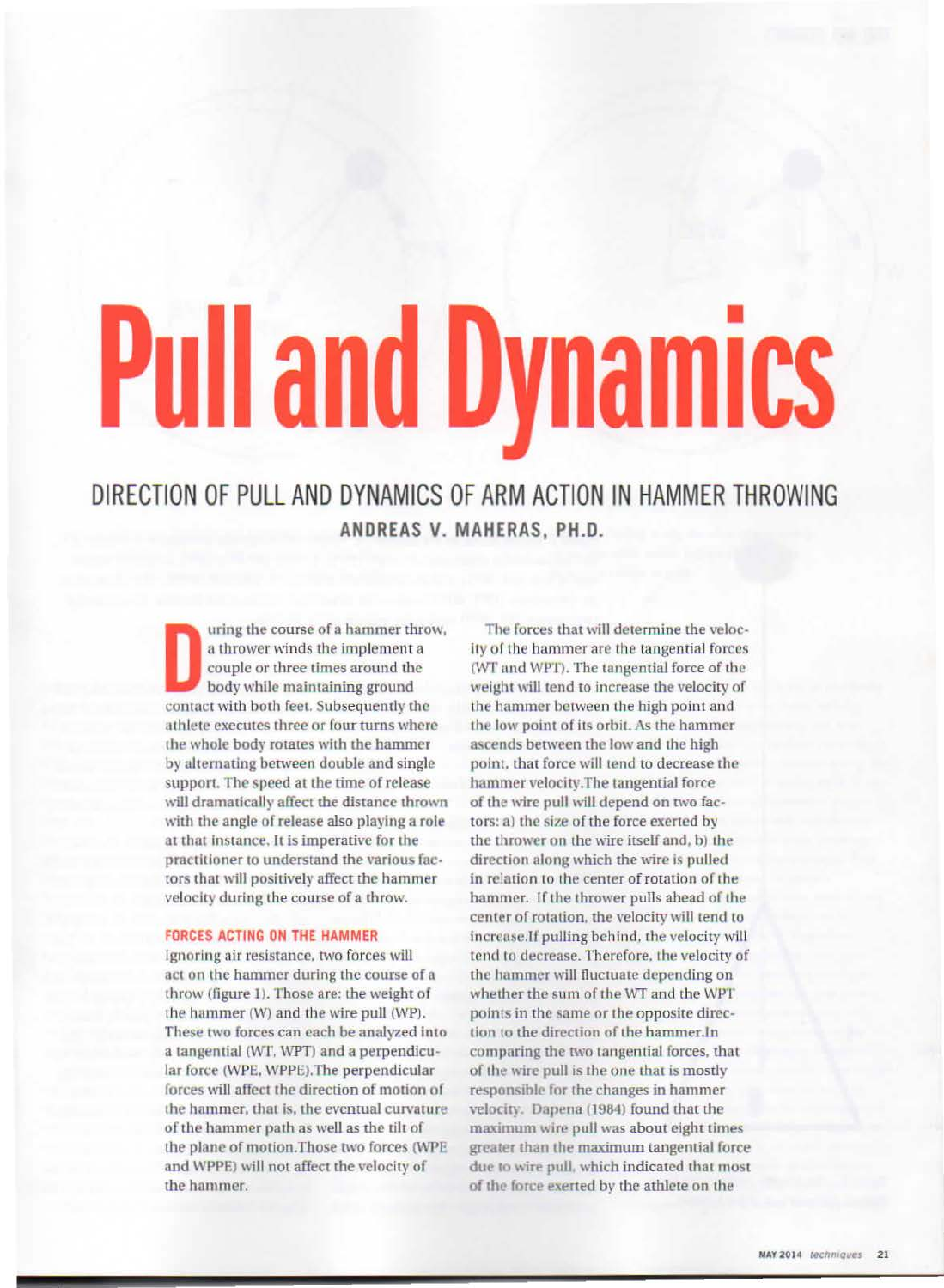WТ



Figure 1. Forces acting on the hammer. A. Weight (W), tangential component of weight (WT), and perpendicular component of weight (WPE). B. Wire pull force (WP), tangential component of wire pull (WPT), and perpendicular component of wire pull (WPPE). The perpendicular components (WPE, WPPE) control the direction of motion of the hammer. The tangential components (WT, WPT) control the velocity of the hammer.

wire is used to keep the hammer along its circular path leaving only a small percentage to be used for changing the velocity of the hammer.

### THE IMPORTANCE OF THE DIRECTION OF THE PULL

Given the above information, the direction of the hammer pull becomes of paramount importance as one assesses the factors that would enhance the velocity of the hammer. Beginning with the findings of Kuznetsov in 1965, the theory of the lengthening of double support phase emerged. Although several years later others questioned some aspects of that theory (e.g., Dapena, 1989, Morriss & Bartlett, 1992, 1994), one "position" that eventually arose from the original double support theory is that of the maintenance of the arms in a generally straight fashion with the formation of a triangle throughout the execution of the throw after entering the first turn, which is what most competent throwers are doing nowadays (figure 2). However, top-level hammer throwers of the distant past used a technique that enabled them

to more or less "drag" the hammer during the turns which, it was claimed later, caused a slowing down in the rotation of the body. One of the most obvious characteristics of that technique was a distinct flexion of the right elbow, particularly during single support (figure 5, red lines).

From a mechanical point of view, excessively "leading" the hammer in the entry to the first turn and throughout the execution of the throw, is indeed not desirable as compared to a straight arm position as shown in figure 2. This is because the old use of the technique with a bent right arm was the result of a misconception regarding the optimum direction of the pull. Figure 3, shows an outline of a hammer thrower, the shoulders and arms represented by a triangle. It shows the hammer and the circular path followed by the center of mass of the hammer, and the center of the curved path (dot in the middle). As one observes this figure, it is important to consider that the force exerted by the thrower on the hammer must always be aligned with the hammer wire, other-



Figure 2. The triangle position and hypothetical optimum pull of the hammer.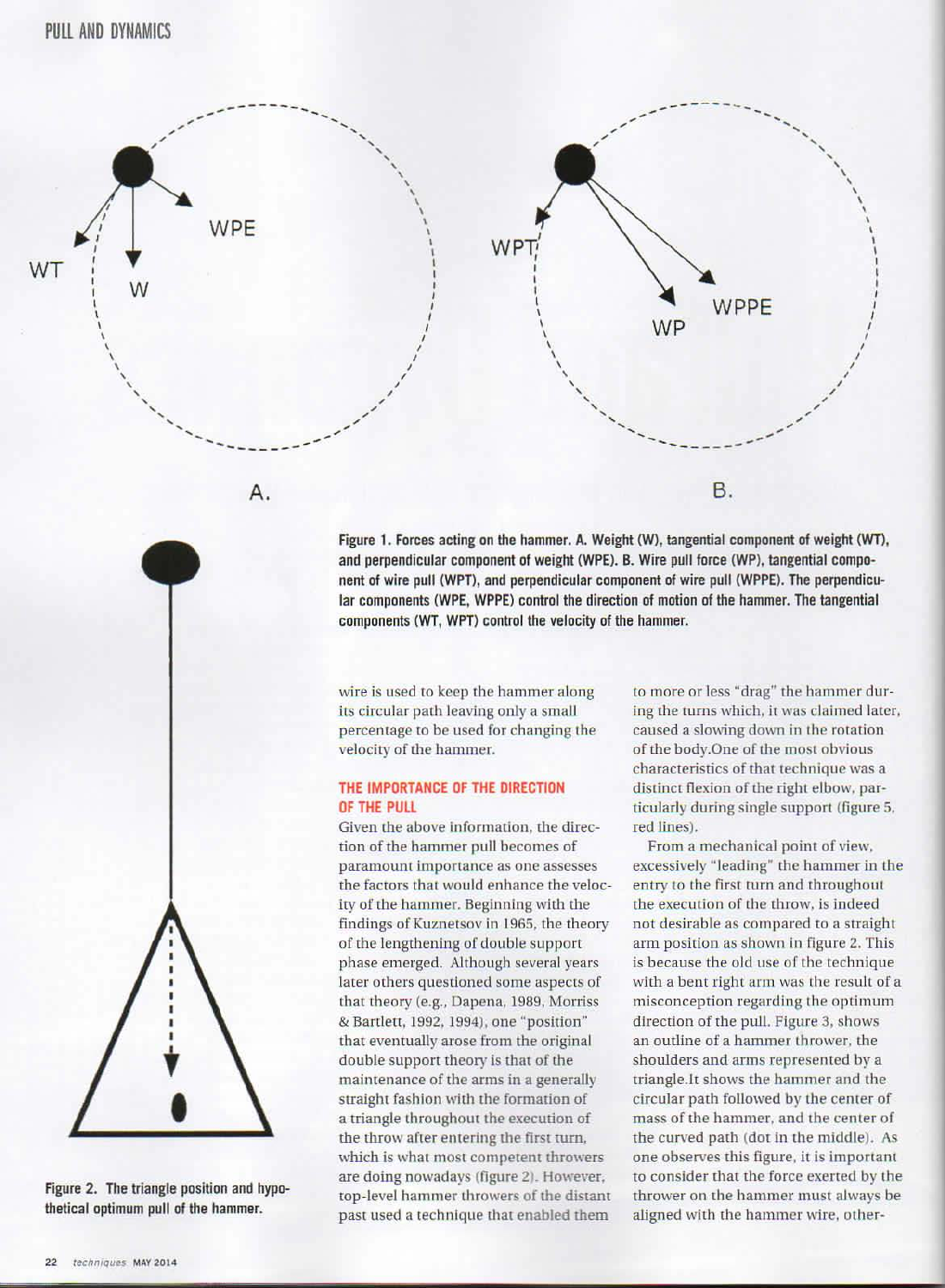Figure 3. Straight-arm formation and rotation in hammer throwing. For practical purposes the left arm here is aligned with the hammer wire.

Figure 4. Pulling along the wire (green lines) where the latter points further ahead of the hammer's center of path

wise some applications from the laws of physics would be violated. A light, flexible wire (or a rope) can only be pulled along its length. If one tries to pull on a wire in a direction other than along its length, the wire will immediately point in another, new. direction of pull, so that one would still be able to pull along the wire. Although this can be proven **using** a mechanical explanation. it *ls*  also pretty self-obvious by experimenting with a string attached to an object laid on a table for example a book or a marble. In all this discussion, the hammer ball, hands and left shoulder will be kept aligned. As will be pointed out later, the body positions in figures 2 and 3 are quite close but do not exactly reflect what should be happening during actual throwing.

An observation of figure 3 shows that the hammer wire, and therefore the force made on the hammer, points ahead of the center of the hammer's circular path, and therefore the speed of the hammer will Increase. Attempting to take advantage of this action, sometime around the 1950s or I 960s. some practitioners figured that, if

the body could be made to face in a more counterclockwise direction relative to the hammer, this would be good, because the wire would be pointing farther ahead of the center of the circular path. and therefore there would be larger increases in hammer speed. This position is represented with the green lines in figure 4. The black lines show the same picture as in figure 3.

Such a direction for the hammer wire would indeed be advantageous since it would help in the generation of greater hammer speed. However. in this configuration it would not be possible to keep the hands in contact with the handle unless the wire were lengthened. which would be illegal. of course. So the basic idea was a good one, but it could not be implemented. The implication here is that, since a longer wire is not allowed, in case a thrower did maintain contact with the (legal) hammer and its handle. the radius of the hammer path would be reduced and so there would not be an overall advantage. It is impossible to pull farther ahead with both arms straight and at the same time keep the

same radius merely by turning the body more counterclockwise, because the imposslbllity of lengthening the wire would only allow the thrower to do such a thing by simultaneously shortening the radius (Dapena, 2011). In figure 4, if one considers translating the entire green hammer farther down and toward the left, to allow the handle to be in contact with the hands (tip of the triangle) that would surely shorten the radius.

To shorten the radius less, one would need to bend the right elbow, as in the red image of figure 5. Therefore, searching for an alternative, practitioners figured that, by bending the right elbow and wrapping the left arm across the trunk in a clockwise direction, the thrower could stay facing more councerclockwise, but still remain in contact with the handle. Superficially, this would seem to solve the problem. But it did not. The wire force lost its desired more forward-pointing orientation relative to the center of the path. In other words, just because the thrower is now facing more toward the left, does not necessarily mean that the thrower is also pulling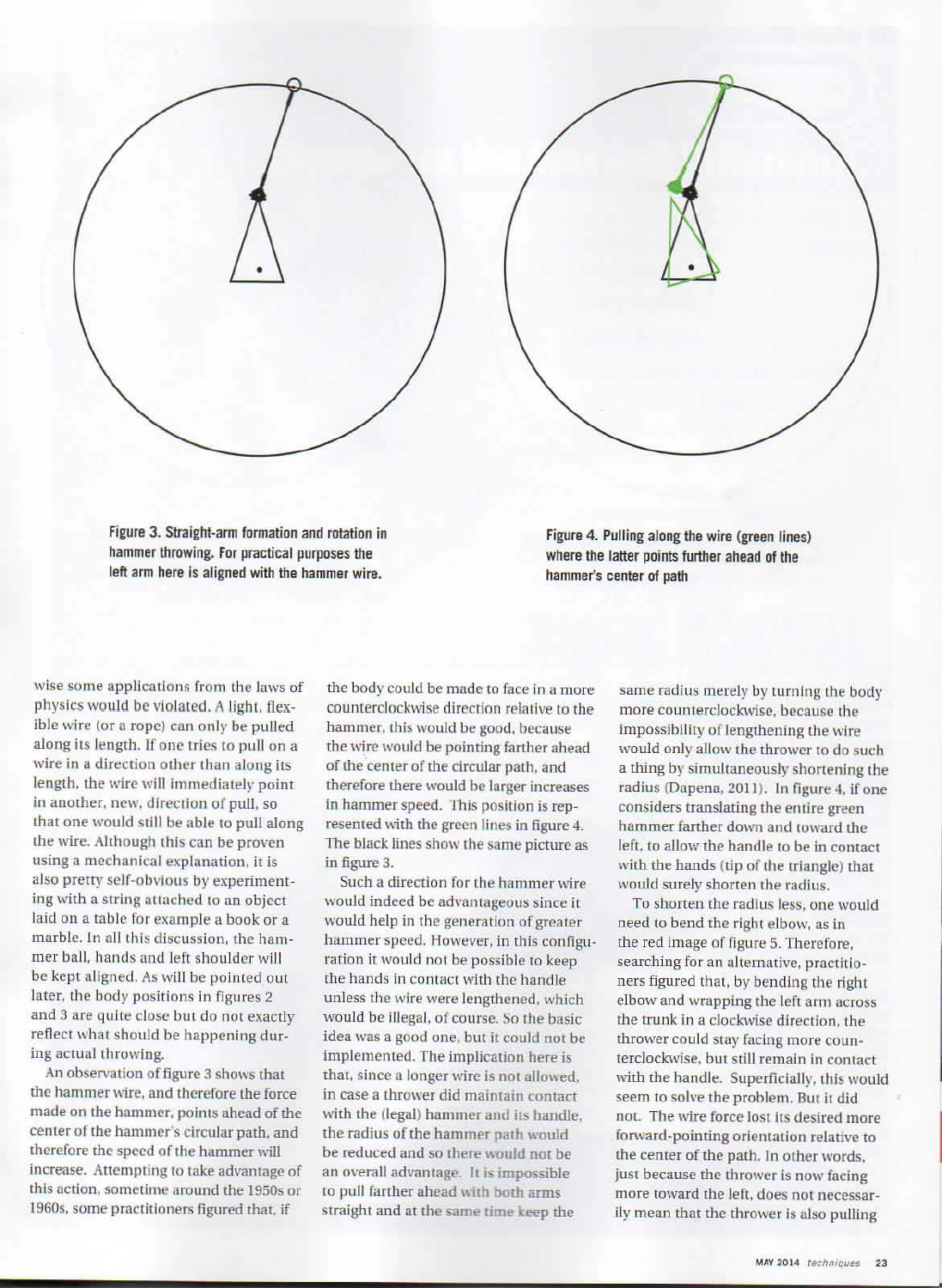Figure 5. Bending of the right elbow (red lines), and wrapping of the left arm across the trunk, in a clockwise direction.

the hammer in a direction that is further ahead of the center of the path. In fact, by bending the right elbow, there will still be a slight shortening in the radius of the hammer path {figure 6).

The conclusion here is that, as one compares the straight arms position with the bent right arm position, the former allows for both a more optimum pulling of the hammer, that is, ahead of the hammer's center of path (even a slight advantage as shown in the picture), and also for a longer, albeit slightly, radius of the hammer path. Those two are the factors that explain the most regarding the differences between the two positions.

As hinted above, in real life, the direction of the wire pull will not point directly toward the left shoulder or the middle between the two shoulders, but toward a point somewhere between the left shoulder and the mid-point between the two shoulders (figure 7). This is so, because if the force points exactly between the 1wo shoulders the force made on the hammer will be pointing less far ahead of the center of rotation of the hammer path, a less than optimum position. This, however. did not affect the present discussion, because the

positions were kept the same for all the situations described above.

Some practitioners will claim that a disadvantage of turning, in the course of a hammer throw, by leading the hammer and with the right arm bent, may enable the thrower's body to rotate fast, but somehow the hammer itself will not rotate as fast as the body's rotation would indicate and, therefore this is tbe reason why hammer speed is compromised under those circumstances. It is not so.

First of ail, if the body is made to rotate faster for whatever means, that does not mean that the hammer is going to have to rotate more slowly in absolute terms. It just means that the thrower will rotate faster, and thus that the hammer is going to rotate slower than before relative to the thrower. But so what? What counts is how fast the hammer rotates in absolute terms, no1 relative to the thrower.

It is true that, if the thrower were to rotate faster than the hammer and kept this up for a long enough period of time, there would be problems, because the thrower would not be able to twist his upper body clockwise enough to stay in

Figure 6. Comparison between a straight-arm and a bent right arm configuration in hammer throwing. The fonner provides for both a more advantageous pull of the hammer and a longer radius.

> contact with the hammer handle, and this, theoretically, could be a problem. However, if the thrower notices that his body is rotating farther and farther ahead of the hammer, he will surely slow down the hammer so that the thrower and the hammer have "ballpark" simllar average speeds of rotation within each turn.

> In summary, the practical Implication is that pulling the hammer wire will not necessarily cause the hammer to increase its velocity. The crucial factor is the direction of the pull. If the thrower pulls behind the center of rotation it will cause a significant decrease in the hammer's velocity. The desirable effect is for the thrower to pull ahead of the center of rotation throughout the throw, although it seems that hammer throwers do pull both behind and ahead of the center of rotation, the former, for unknown reasons. Paradoxically, most of the force exerted by the athlete on the wire is used to keep the hammer along its circular path and only a small percentage is used for changing the velocity of the hammer. Therefore, optimum direction of hammer pull and maintenance of a wide radius path should be the two factors guiding the hammer thrower's actions